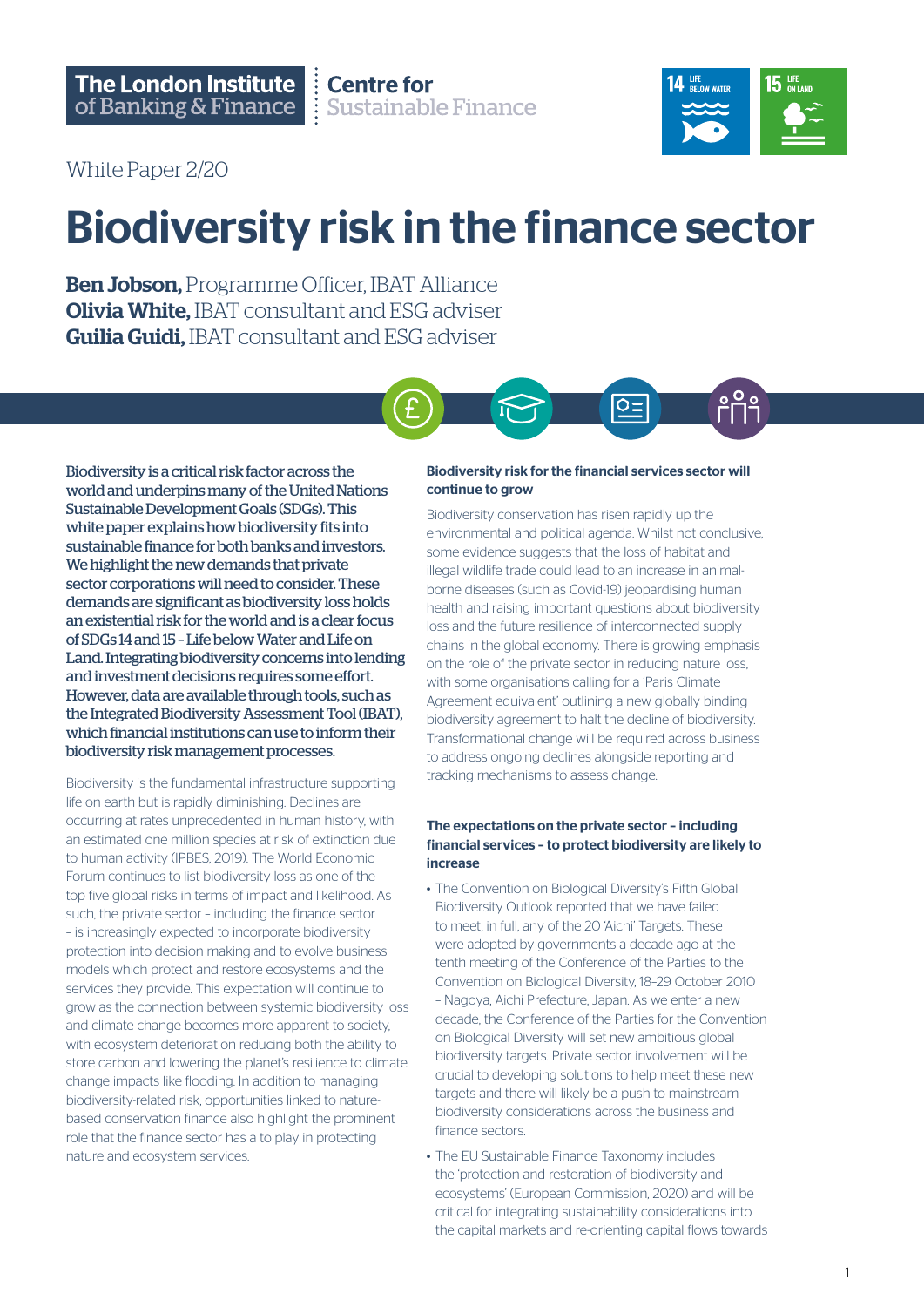### **Centre for<br>Example Finance**

sustainable growth. Under the proposed taxonomy regulation, for an activity to be classified as 'sustainable' it must "do no significant harm" to several environmental objectives including "protection of healthy ecosystems". The taxonomy will provide investors, pension funds and private equity firms with a common definition of what is green and what is not in order to channel more capital into sustainable businesses and prevent green washing.

- Signatories to the 2019 UN Principles for Responsible Banking (comprising 130 banks representing more than US\$147 trn in assets) will continue to implement their commitments to set targets and report publicly on their progress to meet the Sustainable Development Goals (several of which are directly and indirectly related to biodiversity) and the Paris Climate goals.
- The OECD Due Diligence for Responsible Corporate Lending and Securities Underwriting (OECD, 2019) guides banks on their due diligence processes beyond asset-specific finance to better understand and manage their social and environmental – including climate and biodiversity – impacts of their corporate lending and underwriting portfolios. This guidance introduces the importance of using the appropriate tools to gather information and perform a meaningful due diligence.
- The 2019 Equator Principles 4 (adopted by 110 financial institutions in 38 countries) is underpinned by the recently updated International Finance Corporation (IFC) Performance Standard 6 Guidance Note on Biodiversity Conservation and reflects specific conservation requirements for financial institutions working in certain areas with high biodiversity value. Equator Principles 4 also encourages banks' clients to share their data and contribute to global data sets for biodiversity using the Global Biodiversity Information Facility (GBIF). GBIF is an international network and research infrastructure funded by the world's governments and provides open-access information about life on Earth.
- The UK government's independent global review on the Economics of Biodiversity (The Dasgupta Review) is set to report ahead of the 15th meeting of the Conference of the Parties to the Convention on Biological Diversity in China. This is expected to shape the economic and finance policy response to biodiversity loss and demonstrate the cost effectiveness of decisive action for biodiversity.
- A new Task Force on Nature related Financial Disclosures (TNFD) will be launched in 2021 to explore how best to integrate nature-related financial considerations into risk analysis and decision making by financial institutions. The TNFD aims to redirect flows of finance at scale towards nature-positive activities. The TNFD is a timely follow-up to the already active Task Force on Climaterelated Financial Disclosures (TCFD).

#### How can financial institutions be affected by biodiversity risk?

Biodiversity can be impacted by client operations, which need access to, or convert, areas of biodiversity value in a range of industrial sectors, such as agriculture, extractives, forestry, consumer goods and infrastructure.

The provision of financial services to clients whose operations degrade – or may be viewed to degrade – areas of high biodiversity value can lead to both reputational and credit risk for banks and investors. This includes both direct impacts (which arise as a direct result of a project's footprint) and indirect impacts (which are often beyond the project's boundaries and can be harder to predict). Significant delays, imposed on projects that breach laws, or need to implement complex mitigation measures, can be avoided through effective early project screening.

The reputational risk is particularly acute where client activity corresponds with a high profile UNESCO World Heritage Site or protected area, or involves 'iconic species' or Critical Habitats for endangered species or species used by indigenous peoples for subsistence. Such cases can result in high profile 'follow the money' activist campaigns targeting investors, which can be time consuming to manage, and result in long-term reputational damage.

#### Box 1: Key indicators of high biodiversity value

- Nationally or regionally designated protected areas
- Internationally recognised sensitive areas, such as:
- UNESCO Natural World Heritage Sites
- UNESCO Man and the Biosphere Reserves
- Key Biodiversity Areas
- wetlands designated under the Convention on Wetlands of International Importance (the Ramsar Convention).
- The habitat of:
	- threatened species ie the 'Critically Endangered', 'Endangered' and 'Vulnerable' categories of the IUCN Red List of Threatened Species
- endemic or range-restricted species
- migratory and/or congregatory species
- highly threatened and/or unique ecosystems
- climate threatened species and ecosystems
- key evolutionary processes
- species of stakeholder concern.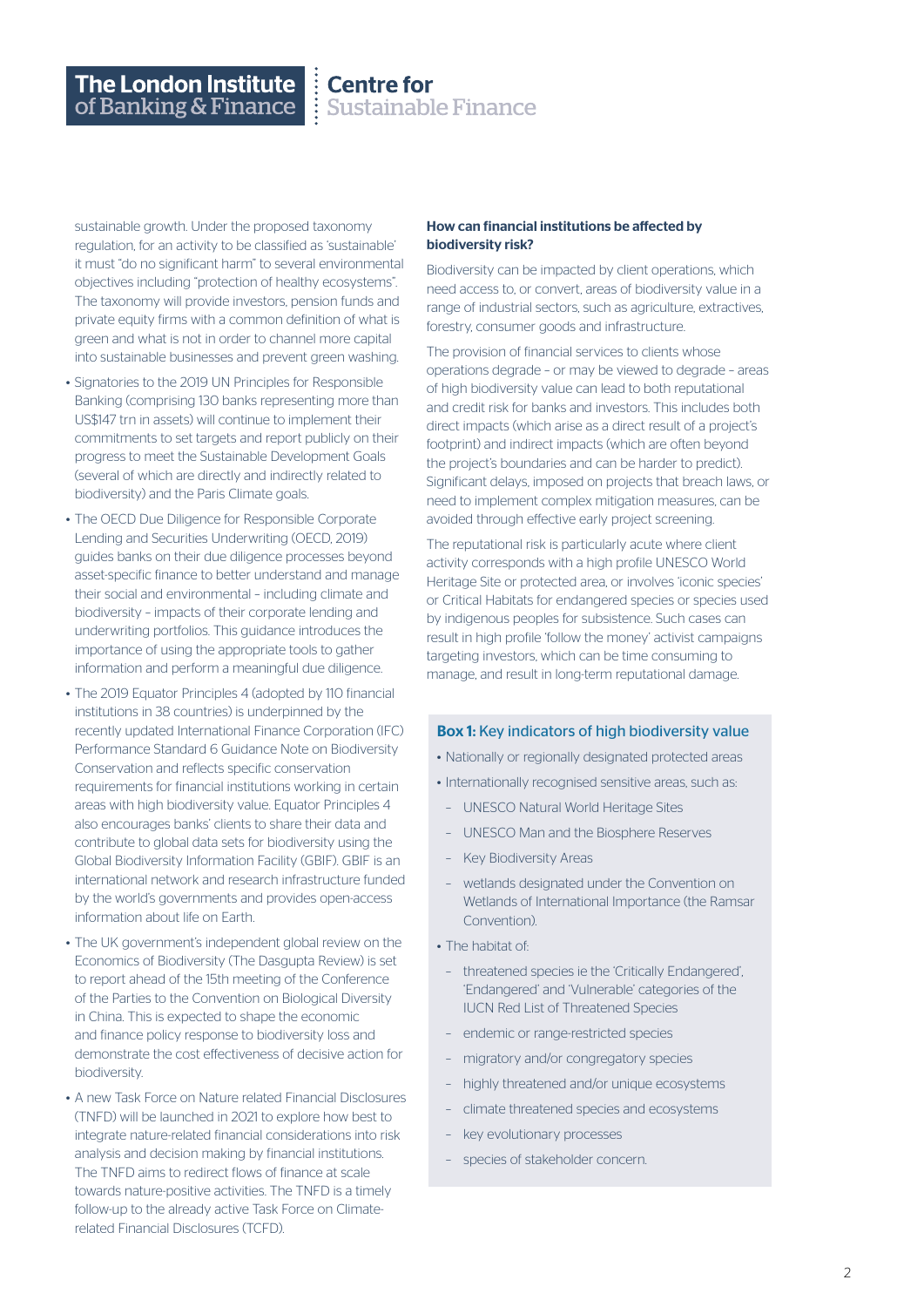# **Centre for<br>Experience Sustainable Finance**

#### Opportunities from understanding biodiversity risk

Whilst the risk from biodiversity is increasing, there are also a number of opportunities that emerge. Understanding biodiversity risk can allow financial institutions to reduce operational, regulatory and reputational risks. They can also reduce transition risks at the same time as being recognised as early adopters of progressive policies. Opportunities exist from increasing the resilience of assets to natural disasters and liability from high-risk events, such as pollution. There can also be greater access to finance through understanding the biodiversity risk of clients and their respective market, credit and reputational risks.

#### Screening for biodiversity risk

Financial institutions need to better understand whether their clients operate in, or plan to operate in, areas of high biodiversity value. Given the interrelationship between people and nature (particularly indigenous peoples), development in areas of high biodiversity value can potentially result in communities being adversely affected and lead to social conflict, hence raising not only the ecological impacts of a development but also the materiality of the reputational risk of a transaction. Although numerous biodiversity designations exist, some of the key (although not exhaustive) indicators of high biodiversity value may include those shown in Box 1 and these are useful during the diligence screening process.

Despite the frequent calls for better data, well established data-rich tools already exist for the private sector to start assessing their biodiversity risk. During the diligence and investment decision process, the Integrated Biodiversity Assessment Tool (IBAT) provides a rapid, easy and deskbased solution to help identify whether client operations may impact areas of high biodiversity value. Its global database is comprised of the most up-to-date and authoritative scientific datasets on The IUCN Red List of Threatened Species, the World Database on Protected Areas, and the World Database of Key Biodiversity Areas. This information better enables both business lines and risk managers to understand how transactions and their clients' activity may affect critical biodiversity and provide a trigger for enhanced diligence. IBAT is not designed to assess company impact or dependence on ecosystem services, though it will flag critical biodiversity, which is likely to underpin ecosystem services, and should be factored into diligence processes.

Whilst the IBAT tool is not designed to prescribe mitigation measures (or define an acceptable level of risk), it can support the identification of potential conflicts with biodiversity at a given site, and through interpretation of these results, financiers can make better informed decisions about how to avoid biodiversity loss. IBAT does not pre-empt community dependency on biodiversity or ecosystem services but rather identifies important species and ecosystem features to consider during a transaction.

#### Considerations for transactions involving higher risk biodiversity locations

The appropriate corporate management of biodiversity impact is a complex topic and – depending on the transaction and/or life cycle of the asset in question – can be even more challenging for investors to manage. Where a client's current or planned operations correspond with an area of high biodiversity value, investors may wish to consider focusing due diligence topics to understand better the client's commitment and capacity to manage biodiversity (Box 2).

#### Box 2: Biodiversity due diligence questions

- Has an Environmental Impact Assessment (EIA) been conducted, which included appropriate biodiversity baseline surveys undertaken across seasons and with appropriate scope?
- Has the client applied the mitigation hierarchy (ie avoid, minimise, restore and potentially offset biodiversity impacts)?
- Could the project or asset (directly or indirectly) adversely impact endangered or Critically Endangered species, indigenous communities and/ or legally protected and/or internationally recognised areas for the persistence of biodiversity?
- Is there a 'biodiversity action plan' or 'biodiversity management plan' in place, which details a set of actions that will lead to biodiversity enhancement?
- Has the EIA included a 'Critical Habitat' assessment?
- Within the client's organisational structure, is there appropriate knowledge and capacity (both at corporate and site level) to effectively implement biodiversity management arrangements?
- Did relevant subject matter experts or organisations participate in the identification and mitigation of biodiversity impacts?
- Will unavoidable impacts to biodiversity affect local communities or indigenous peoples, and if so, is there a management plan in place to address these?
- Has the project/ asset or client been the subject of civil society/non-governmental organisation (NGO) opposition? And if so, how have these concerns been addressed?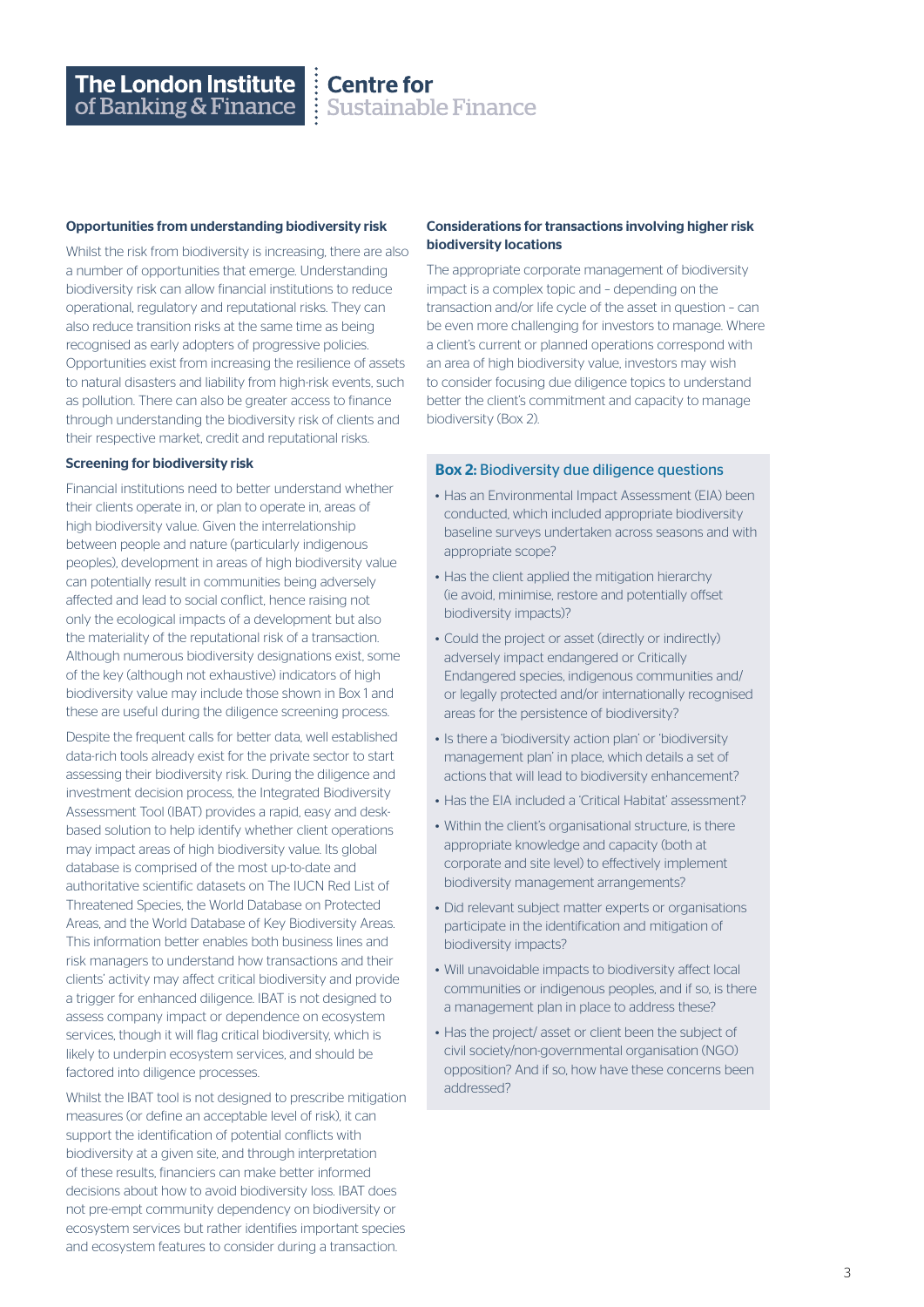### **Centre for Sustainable Finance**

These diligence questions are neither all-encompassing nor intended to be a 'check list' for transactions, which fall under the Equator Principles and trigger the application of IFC Performance Standard 6 (PS6) on Biodiversity and Sustainable Management of Living Natural Resources. IFC's Performance Standards define IFC clients' responsibilities for managing their environmental and social risks and are also widely used as best practice elsewhere the finance sector. Application of PS6 is highly site-specific, depending on the species, ecosystems, quality of baseline data and existing biodiversity management. Fulfilling the requirements of PS6 is a significant undertaking, hence alignment is best initiated at the very start of project planning and integrated with the development of an Environmental Impact Assessment.

#### Cost-effectiveness of biodiversity conservation

It has already been demonstrated that the financial cost of losing ecosystems and their associated services is far greater than the costs required to support global biodiversity conservation. The total costs of investing in biodiversity are far lower than the value of the goods and services that biodiversity provides – equal to 1% to 4% of the estimated net value of ecosystem services that are lost each year (estimated at \$2 to \$6.6 trillion) and equal to just 20% of annual spending on the soft drinks industry (McCarthy et al, 2012)! Furthermore, the moderate costs of updating and maintaining the biodiversity data required to inform sustainable economic development globally are only estimated at US\$6.2–6.7 million (Juffe-Bignoli et al, 2016).

#### Transformational change

There are plenty of challenges associated with creating a nature-positive economic system, such as redirecting perverse subsidies in agriculture, forestry and fisheries, which are currently 3.5x to 6.4x higher than the annual public and private funding supporting biodiversity conservation. A recent report (Deutza et al, 2020) estimates that global subsidies favouring activities that have detrimental effects on the environment reached US\$451bn for agriculture (for example subsidies supporting monocultures or excessive fertiliser application), US\$55bn for forestry and US\$36bn for fisheries in 2019. However, the actions required to implement transformative change are economically feasible and strongly tied to broader sustainability goals and the SDGs, as demonstrated in the technical note: Biodiversity and the 2030 Agenda for Sustainable Development (Convention on Biological Diversity, 2016). Reassuringly, there is still an opportunity to see positive biodiversity trends by 2050 by tackling the drivers of land use change, restoring degraded lands and increased habitat conservation (Leclère et al., 2020).

#### About the Authors



*Ben Jobson is Programme Officer at the Integrated Biodiversity Assessment Tool (IBAT), where he works to support IBAT clients and subscribers in their use of the tool, as well as progressing IBAT business development. Ben holds a master's degree in Conservation* 

*Science from Imperial College London and has experience working with the BirdLife International Science Team to support the sustainable deployment of renewable energies.* 



*Olivia White has over 15 years' experience in environmental and social management and has recently left her role as an Executive Director in the Global Environmental and Social Risk Management team at JP Morgan Chase. Her role included supporting* 

*commercial teams to ensure client transactions met the firm's environmental and social risk standards, and designing and implementing environmental and social risk policies and diligence frameworks (including those to restrict financial services for activities in sensitive biodiversity areas). Olivia has deep experience of environmental risk in the oil and gas sector, including hydraulic fracturing of shale, oil sands and midstream activities. She is on the Stakeholder Panel for the update to the IPIECA/OGP/API Sustainability Reporting Guidance. Olivia has site-based exposure to operational environmental issues and familiarity with best practice frameworks, standards and assessment tools for corporate environmental and social risk management across numerous sectors and geographies. Olivia previously provided sustainability consulting services at PwC (where she was a contributing author to The Economics of Ecosystems & Biodiversity), Standard Chartered and Mouchel Consulting. Olivia holds a master's Degree in Environmental Technology from Imperial College London.*



*Giulia Guidi is a senior expert on Environmental Social and Governance (ESG) risk management with a deep and extended knowledge of the ESG trends for the financial sector. After ten years at JP Morgan Chase, where she was responsible for the firm's* 

*policy implementation, she is now working independently to advance the ESG agenda for a diverse range of clients. She is the head of ESG team for an investment manager that focuses on renewable energy, where biodiversity is one of the group's sustainability pillars, and in the last three years she has been advising an oil and gas trader, a development bank, a European investment bank, the Dutch Banking Association, a large Italian pension fund and insurance company, academia, media and NGOs. In 2018 she worked with WWF UK on the Saving our Shared Heritage campaign, engaging with global investment banks, institutional investors and insurers on their UNESCO World Heritage Sites policies and practices. This involved engagement with IBAT.*